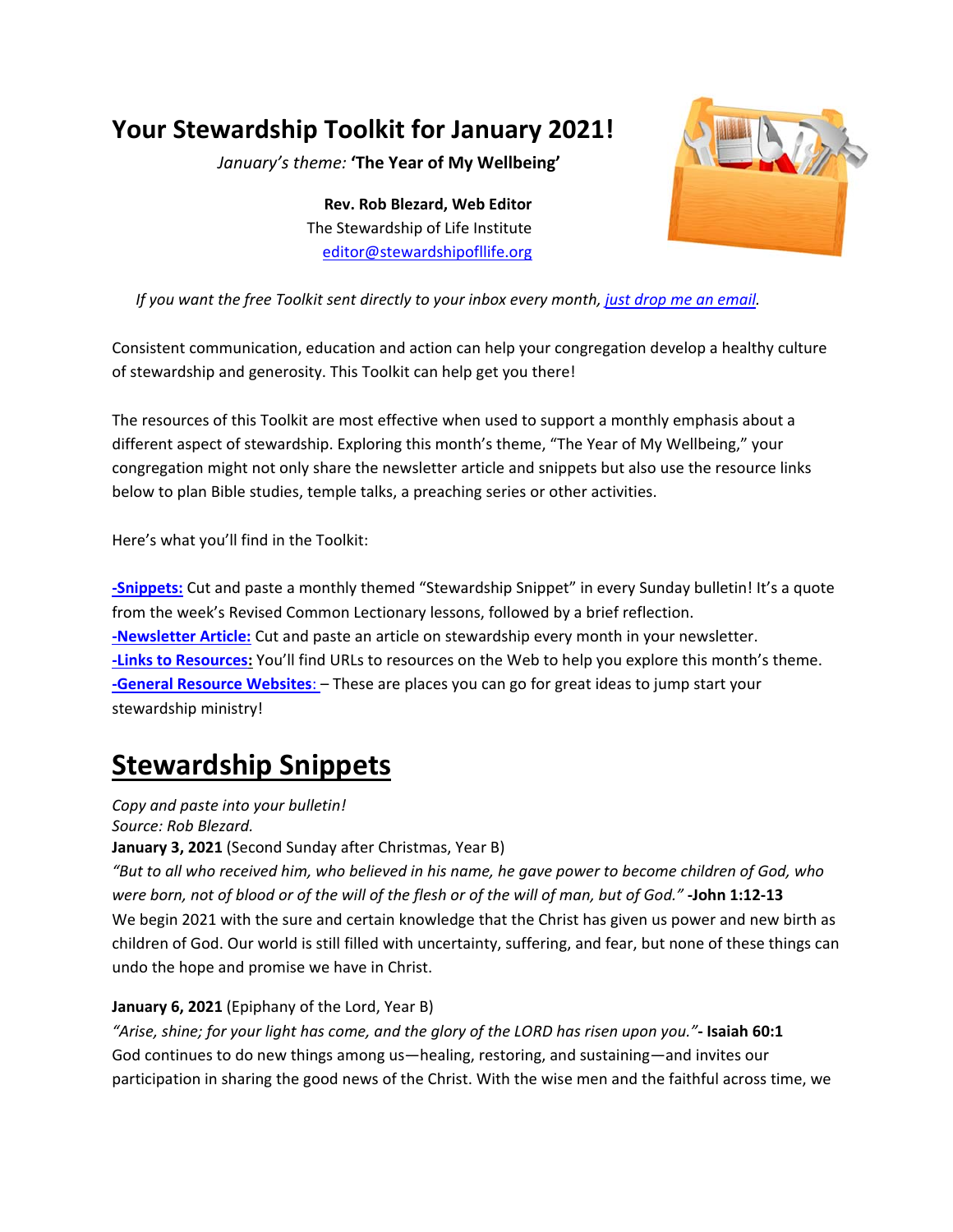look to Jesus for our hope and eternal wellbeing. Step into the light and make 2021 a year of wellness "Jesus‐style."

#### **January 10, 2021** (Baptism of the Lord, Year B)

*"[Paul] said to them, 'Did you receive the Holy Spirit when you became believers?' They replied, 'No, we have not even heard that there is a Holy Spirit.' "***– Acts 19:2** 

As we celebrate the baptism of Jesus and recall our own initiation into God's family, we can be confident that God works within us, giving us the gift of the Holy Spirit, and equipping us to be faithful disciples who are well in body, mind, and spirit.

#### **January 17, 2021** (Second Sunday after Epiphany, Year B)

*Do you not know that your body is a temple of the Holy Spirit within you, which you have from God, and that you are not your own?* **‐‐1 Corinthians 6:19** 

Like elite athletes in training, we who follow Christ give up certain "freedoms" in this life in order to faithfully respond to God's gracious gift of salvation. We choose to love God and our neighbors fully, choosing a path of wellness and good stewardship of all God's abundance.

#### **January 24, 2021** (Third Sunday after Epiphany, Year B)

*And Jesus said to them, "Follow me and I will make you fish for people."***– Mark 1:17**  Are you ready for a new kind of wellness routine in 2021? Jesus calls all of us to follow him and become fishers of people. It's a new kind of exercise with eternal benefits where we become Christ's hands, feet, eyes, and heart in this world. Get ready for a real workout Jesus‐style!

#### **January 31, 2021** (Fourth Sunday after Epiphany, Year B)

*"But take care that this liberty of yours does not somehow become a stumbling block to the weak."***– 1 Corinthians 8:9** 

Christians enjoy great freedom, but we are also responsible to and for one another. Just as new runners start out gently, so new Christ followers may need our careful and loving guidance as we all train in the faith.

### **January 2021newsletter article**

*Select the article below, or one of more than four dozen in the Toolkit Newsletter Article Archive. Reprint permission is granted for local congregational use. Just copy and paste into your newsletter! Please include the copyright notice. Other uses please inquire: editor@stewardshipoflife.org.* 

# **'The Year of My Wellbeing'**

*"But they who wait for the Lord shall renew their strength."***–Isaiah 40:31a**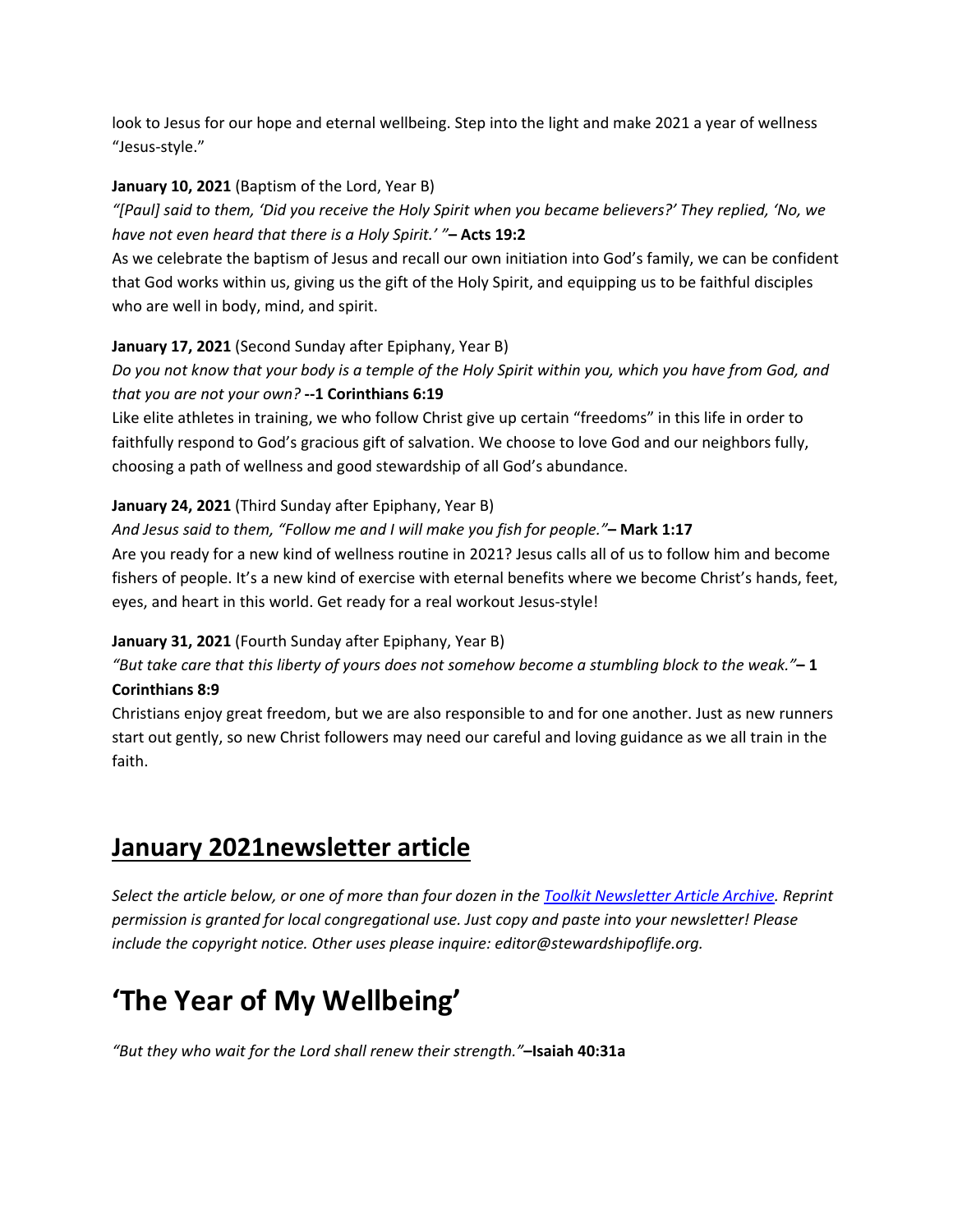The Covid‐19 pandemic has endured far longer than anyone imagined, and it has left us feeling stressed, weary, fearful, frustrated, angry, isolated, and dislocated. Many are simply depleted.

Even in normal times, being a good steward of our personal health takes time, vigilance, commitment and discipline. The pandemic's protracted disruption has made it especially hard to take care of ourselves at the very time we need it most.

Because it will take months for the Coronavirus vaccine to be widely available, and even longer for "normal" to return, it may be wise for God's people to designate 2021 "The Year of My Wellbeing" and focus on our health.

Our spiritual, mental, emotional wellbeing are interconnected. Working on any one of them will improve the rest. Working on all of them will best help you maintain equilibrium as we live into this new future.

Here are some tips for crafting a wellbeing strategy. Some may seem pretty basic, but many of us forget even the most obvious ideas.

- Ask God for help.
- Don't go it alone! Work with friends for mutual support.
- Tend to your spirit through Scripture study, devotionals, worship, and, most importantly, prayer!
- Make quality time with loved ones.
- Do something just for you.
- Stuck? Talk to a counselor.
- Exercise regularly.
- Eat healthfully.
- Practice stress-reduction techniques.

The pandemic will end, rest assured. When it does, we will all be greatly relieved. In the meantime, making 2021 "The Year of My Wellbeing" will help you stay strong.

#### *–Rob Blezard*

*Copyright © 2021, Rev. Robert Blezard. Pastor Blezard serves as pastor of St. Paul Lutheran Church, Aberdeen, MD, and works as content editor for www.stewardshipoflife.org. He blogs at www.thestewardshipguy.com*.

### **Links to resources**

**Spirituality and stress relief: Make the connection** ‐ Taking the path less traveled by exploring your spirituality can lead to a clearer life purpose, better personal relationships and enhanced stress management skills. Good reading from the Mayo Clinic.

https://www.mayoclinic.org/healthy-lifestyle/stress-management/in-depth/stress-relief/art-20044464